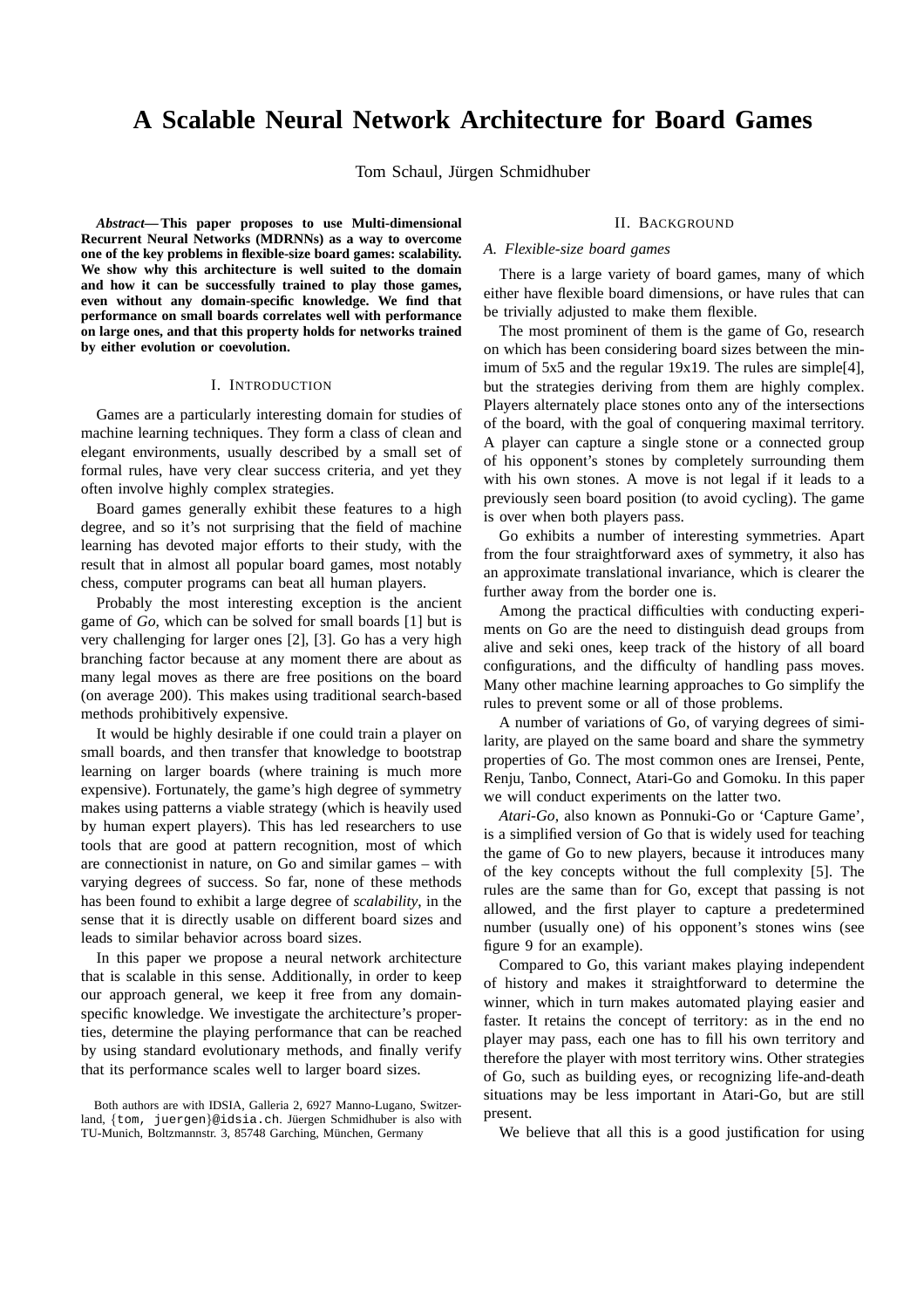Atari-Go as a test problem instead of Go, especially in early stages, before high-level performance is reached on Go.

*Gomoku*, also known as 'Five-in-a-row', is played on the same board as Go, but the rules are even simpler. Players alternate putting stones onto any of the intersections on the board. The first player to have 5 connected stones in a row, column or diagonal, wins.

While trying to block off the opponent's lines, a player tries to keep its own lines unblocked, and potentially do multiple attacks at the same time, not all of which can be countered. These strategies, again, are heavily patternbased [6].

#### *B. Scalable neural architectures*

A large variety of neural network architectures have been proposed for solving board games. Here, we will briefly mention some of those that exhibit a certain degree of scalability with respect to board size.

One approach is to use a limited *focus* size on the board, use a form of preprocessing on it, and then reuse it in an identical fashion across the rest of the board. The outputs of that stage are then fed into some other architecture that combines them (e.g. [7]).

A variant of this idea are convolutional networks [8], which repeat this step on multiple levels, thus capturing more than just local patterns. Still, they are limited to (manually) fixed focus sizes at each level.

'Roving-eye'-based architectures [9] contain one component with a fixed focus size that can be aimed at any part of the board. This is then combined with an active component that can rove over the board until it feels ready to take a decision.

Other architectures have been proposed [10], [6] which make use of weight-sharing to capture domain-specific symmetries, but these are limited to a particular game, and also restricted in what kind of strategies they can learn.

Simultaneous Recurrent Networks [11] are structured like cellular automata. They successfully incorporate the whole context and make use of symmetries, but are not very efficient.

Graves [12] has developed a more general architecture, called *Multidimensional Recurrent Neural Networks* (MDRNNs), which is a special case of the DAG-RNNs proposed by Baldi [13]. While successfully used for vision tasks [14], they have been largely neglected in the domain of games, with the notable exception of Wu et al. [15], who applied them to supervised learning of expert moves for Go.

MDRNNs are efficient, and we believe that they have precisely the qualities of scalability that we are looking for, while remaining general enough to be used on many different games.

## III. PROPOSED ARCHITECTURE

In this section we will provide a brief description of MDRNNs in general and give the details of the specific form used here.

Standard recurrent neural networks (RNNs) are inherently one-dimensional, they are effective for handling sequences with a single (time-) dimension. MDRNNs are a generalization of RNNs that overcome this limitation and handle multidimensional inputs. In our case the single time dimension is replaced by the two space dimensions of the board [12].

Intuitively, imagine a unit  $u<sub>\sim</sub>$  that *swipes* diagonally over the the board from top-left to bottom-right. At each board position  $(i, j)$ , it receives as an input the information from that board position  $in_{i,j}$  plus its own output from when it was one step to the left  $u_{\setminus (i-1,j)}$ , and from when it was one step up  $u_{\setminus (i,j-1)}$ . It processes those inputs and produces an output  $u_{\setminus(i,j)}$ . See also figure 1 for an illustration.



Fig. 1. MDRNN structure diagram.

Because of the recurrency, the unit has indirect access to board information from the whole rectangle between  $(0, 0)$  and  $(i, j)$ . It would be even more desirable to have such access to the whole board, which can be achieved by using 4 swiping units, one for each of the diagonal swiping directions in  $D = \{\setminus, \nearrow, \swarrow, \preceq\}$  (this is a generalization of bidirectional RNNs). The output layer then, for every position, combines the outputs of the 4 units to a single value  $out_{i,j}$  (which is potentially derived from the whole board information). The exact formulas are:

$$
u_{\searrow(i,j)} = \tanh[w_i * in_{i,j} + w_h * u_{\searrow(i-1,j)}+ w_h * u_{\searrow(i,j-1)}]
$$

(and analogous for the other directions)

$$
out_{i,j} = \sum_{\diamondsuit \in D} w_o * u_{\diamondsuit(i,j)}
$$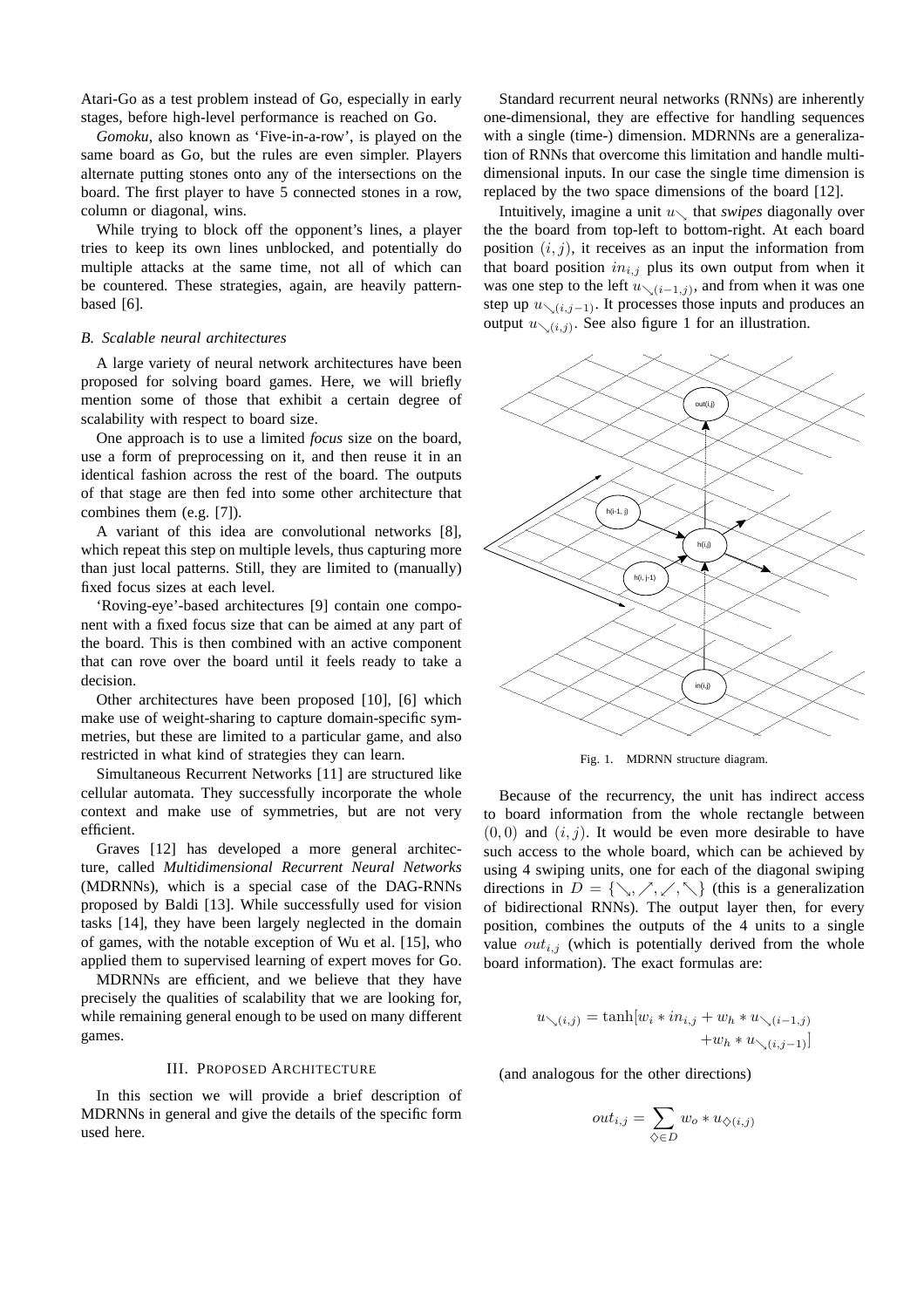On the boundaries, where  $u_{\diamond}$  is not defined, we replace it by a fixed value  $w_b$  (for all borders). In order to enforce symmetry, we use the same connection weights for all swiping units. Altogether, this then gives us 4 groups of weights in the network:  $w_i$ ,  $w_h$ ,  $w_o$  and  $w_b$ . The total number of weights is therefore  $2k + k^2 + k + k = 4k + k^2$  where  $k$  is the number of hidden neurons in each swiping unit. In most of our experiments we use  $k = 10$ , and thus need to train only 140 weights, which is very little compared to other approaches.

At each position, the network takes two inputs which indicate the presence of a stone at this position. The first one is 1 if a stone of the networks own color is present and 0 otherwise, the second input encodes the presence of an opponent's stone in the same way. A black/white symmetric encoding, as used in other approaches (e.g. [10]) is not applicable here, because the output is not symmetrical: the best move for both players might be the same.

The output value at each position expresses the network's preference for playing there. A move is chosen by the network, by drawing a position from the Gibb's distribution (with adjustable temperature) of the output values. The choice is limited to legal moves, as provided by the game rules, so in practice the network outputs corresponding to illegal moves are ignored. If the temperature is set to zero, moves are selected greedily (randomly breaking ties).

For our implementation, we unfold the MDRNN along both dimensions and end up with a large but simple feedforward network with a lot of weight-sharing. This makes evaluations efficient: on a normal desktop computer, the network needs about 2ms to choose a move on a 5x5 board, and 20ms on a 9x9 board.

Figure 2 illustrates how the network processes board inputs. In this example the network had 2 hidden neurons, and random weights. It is worth noting that in the space without any stones nearby the activations are symmetrical with respect to the border, but not around the stones.



Fig. 2. Left: the board given as an input. Right: the output of the network (of the perspective of the white player), with brighter points corresponding to higher numbers.

#### IV. METHODOLOGY

### *A. Evolutionary methods*

With a similar reasoning than for wanting to keep the architecture free from domain knowledge, we also want to use very common and general algorithms for training it. This makes sure that our results are more significant, as they are not an artifact of a particular algorithm, and can be easily reproduced.

We chose the well-established Evolution Strategies [16] for training the network weights directly. The fitness is determined by playing against a fixed opponent.

However, as training against a fixed opponent both biases the direction of evolution and limits performance to that of the opponent, we decided to also perform experiments with coevolution. For that, we use population-based competitive coevolution, based on the *host-parasite* paradigm (as described in [17]). In order to preserve diversity, we use the following standard enhancements (from [18]): *a*) shared fitness *b*) shared sampling *c*) hall of fame.

#### *B. Experimental Setup*

The two opponent players we are using throughout the experiments are:

- the *random player*, which randomly chooses any of the legal moves,
- the *naive player*, which does a one-ply search. If possible, it always picks a move that makes it win the game immediately, and never picks a move that would make it lose the game immediately. In all other cases (the large majority), it randomly picks a legal move.

As fitness we use the average score over 100 games against an opponent, alternating which player starts. In order to make it more informative than a pure win/lose score, we compute the score for a single game as follows:

$$
score = \begin{cases} 1 - p \frac{M - M_{min}}{M_{max} - M_{min}} & \text{if game won} \\ -1 + p \frac{M - M_{min}}{M_{max} - M_{min}} & \text{if game lost} \end{cases}
$$

with  $p = 0.2$ , M the number of moves done before the game is over,  $M_{min}$  the length of the shortest game and  $M_{max}$  the length of the longest game possible.

If not explicitly stated otherwise, we use the following settings:

- $k = 10$  hidden nodes (140 weights)
- greedy play (temperature  $= 0$ )
- random weights are drawn from the normal distribution  $N(0, 1)$
- the default opponent is the naive player.

## V. EXPERIMENTS

This section provides the empirical results coming out of our study of applying our architecture to the two problem domains (Atari-Go and Gomoku).

We start by comparing the performance of our architecture with untrained weights to standard multi-layer perceptrons (MLP), also untrained. Next, we study its scalability by varying the board size. Then we train the architecture, using on the one hand simple evolution with as fitness the network's performance against the naive player, and on the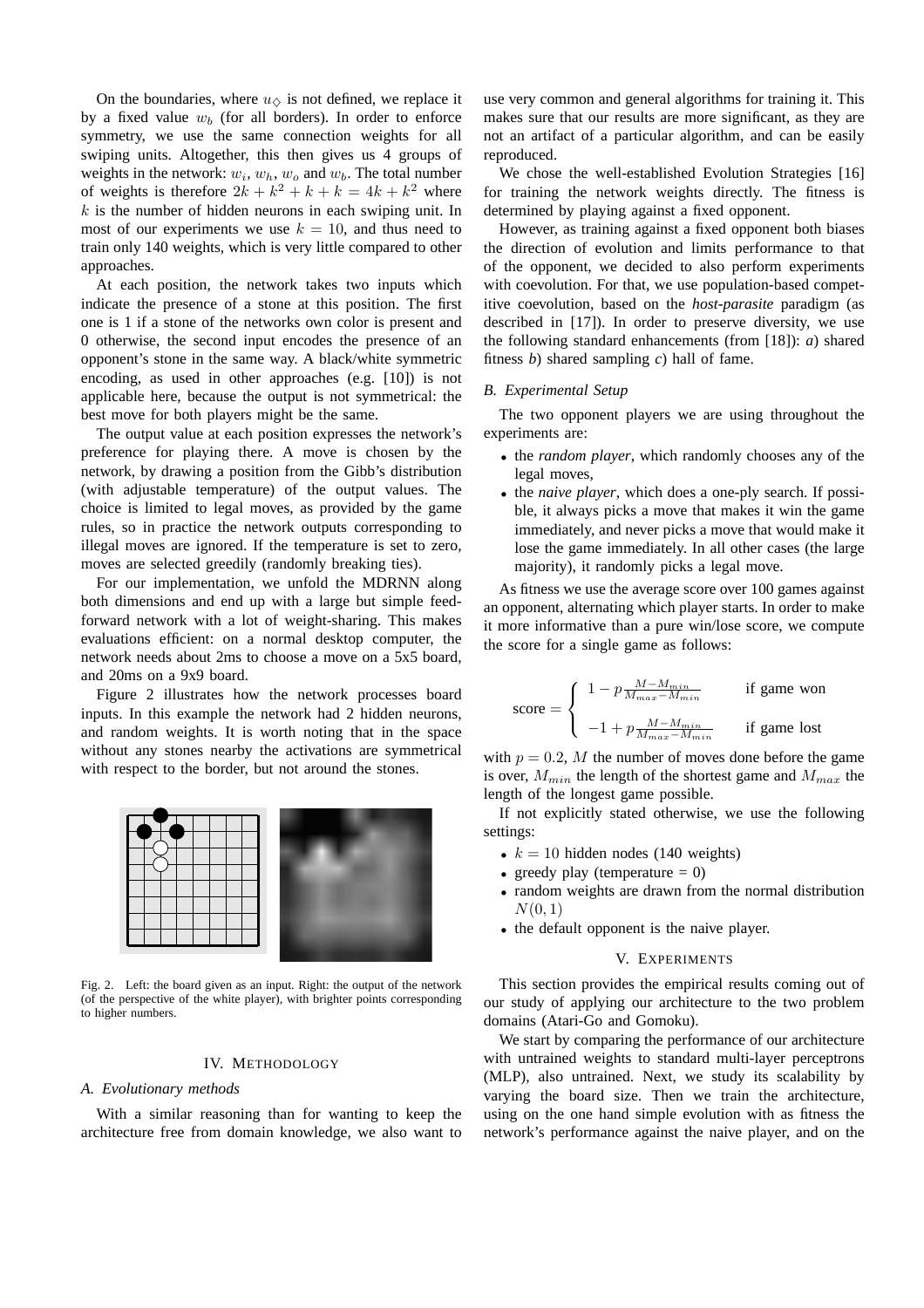other hand competitive coevolution. Finally, we investigate whether the performance on those trained networks scales to larger board sizes.

#### *A. Random weight performance*

As a first experiment, we determine whether our architecture is suitable for the chosen problem domains. We therefore compare the untrained performance of our architecture with the performance of an untrained, standard MLP. We sample networks with a fixed architecture and random weights, and then evaluate their average performance over 100 games against one of the fixed opponents, and on different board sizes.

Here, the MLP are of the following standard form: input and output layers are the same than for the MDRNNs. There is a single fully connected hidden layer of sigmoid units. We experimented with different sizes for the hidden layer, and found the results not to be very sensitive to that choice. The presented results were produced with a hidden layer of 100 neurons.



Fig. 3. Performance percentiles on Atari-Go, on board sizes 5x5 and 9x9 and against both the naive and the random opponent. Performance is the averaged score over 100 games. Above: MDRNN, below: MLP.

Figures 3 and 4 show the distribution of performance of networks with randomly guessed weights on both Atari-Go and Gomoku. The results are based on at least 200 samples per scenario. The results show clearly that it is much easier to get good or reasonable performance with random weights using an MDRNN compared to using a standard MLP with



Fig. 4. Performance percentiles on Gomoku, on board sizes 5x5 and 9x9 and against both the naive and the random opponent. Performance is the averaged score over 100 games. Above: MDRNN, below: MLP.

the same number of hidden nodes. This is especially true on larger boards – in fact where the performance of MLPs goes down with increasing board size, it actually goes *up* for MDRNNs.

Interesting to note is also the performance distribution for Gomoku on board size 5x5: almost all networks of both kinds have a score close to zero, which means that the large majority of games ends in a draw. This is not surprising, as on such a small board even a random player easily disrupts the building of rows of five stones.

## *B. Scalability for untrained networks*

The next experiment aims to determine the degree of scalability of our architecture. For that, we sample MDRNNs with random weights, and then measure their average performance (over 100 games) against one of the fixed opponents, on different board sizes. We then determine the linear correlation (Pearson coefficient), and also the proportion  $p$  of samples for which the score is higher on the larger board than on the smaller one.

Figure 5 plots the performance of random MDRNNs on 5x5 versus 9x9 against the random opponent. It provides a good visual intuition about the high correlation of performance between different board sizes.

Table I shows that this result holds for a broad range of scenarios. The results for all scenarios are based on at least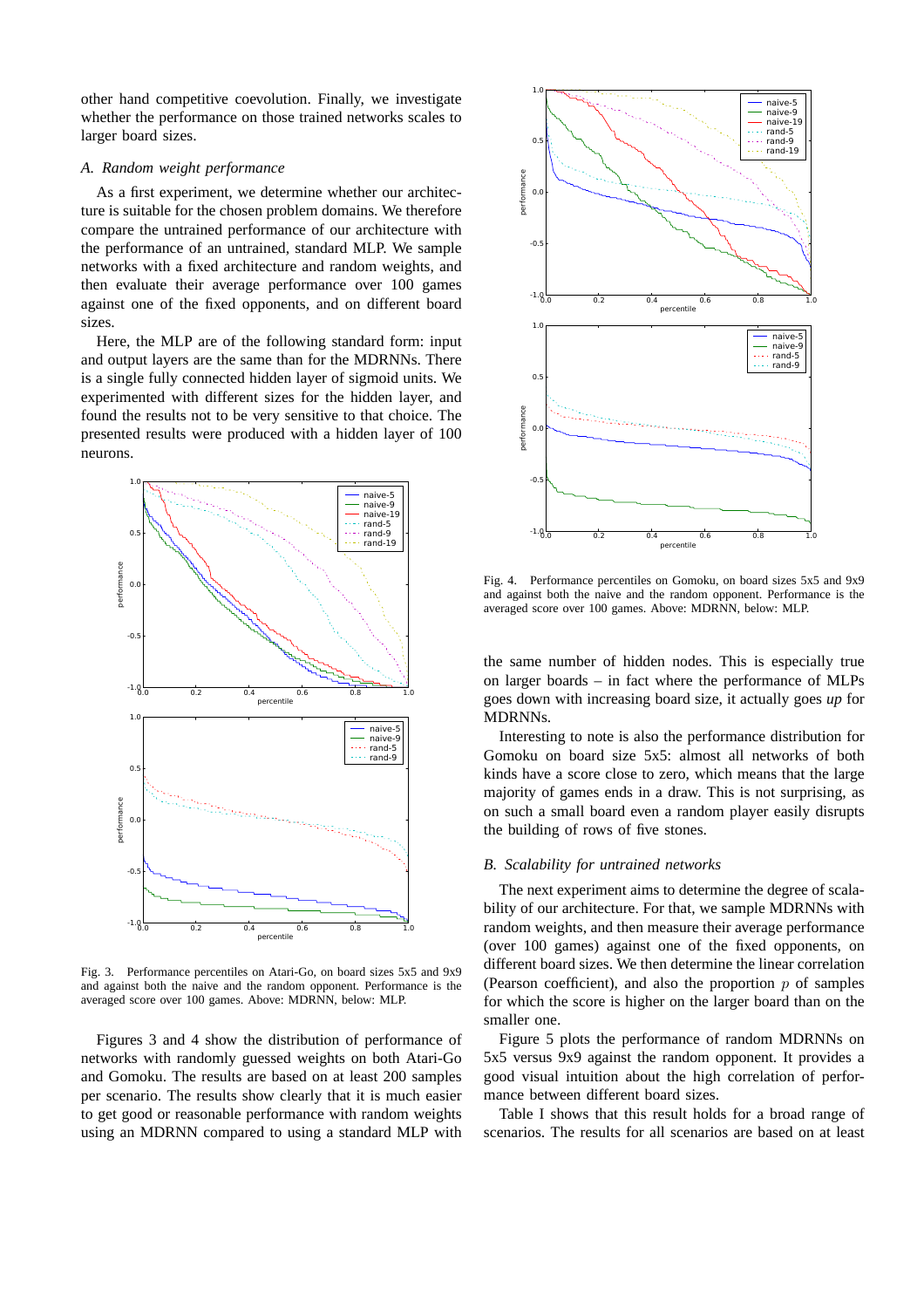

Fig. 5. Performance of the same random networks on different board sizes.

|          |          | CONNELATION OF TEAT TENFONMANCE AUAINST A FIAED OFFONEN |             |                  |
|----------|----------|---------------------------------------------------------|-------------|------------------|
| Game     | Opponent | <b>Sizes</b>                                            | Correlation | $\boldsymbol{p}$ |
| Atari-Go | Random   | 5x5 vs. 9x9                                             | 0.81        | 0.71             |
| Atari-Go | Naive    | $5x5$ vs. $9x9$                                         | 0.70        | 0.49             |
| Atari-Go | Random   | 7x7 vs. 11x11                                           | 0.78        | 0.73             |
| Atari-Go | Naive    | 7x7 vs. 11x11                                           | 0.72        | 0.56             |
| Atari-Go | Random   | $9x9$ vs. $19x19$                                       | 0.71        | 0.76             |
| Atari-Go | Naive    | $9x9$ vs. $19x19$                                       | 0.66        | 0.61             |
| Gomoku   | Random   | $5x5$ vs. $9x9$                                         | 0.12        | 0.79             |
| Gomoku   | Naive    | 5x5 vs. 9x9                                             | 0.07        | 0.42             |
| Gomoku   | Random   | 7x7 vs. 11x11                                           | 0.60        | 0.78             |
| Gomoku   | Naive    | 7x7 vs. 11x11                                           | 0.64        | 0.58             |
| Gomoku   | Random   | $9x9$ vs. $19x19$                                       | 0.63        | 0.77             |
| Gomoku   | Naive    | 9x9 vs. 19x19                                           | 0.62        | 0.67             |

TABLE I CORRELATION OF PLAY PERFORMANCE AGAINST A FIXED OPPONENT.

#### 200 samples.

We find that the correlations are always positive. They are high in all scenarios, with the exception of Gomoku on size 5x5. We suspect that this is due to the large number of games ending in a draw (see section V-A) on that size. Another interesting observation is that in almost all cases  $p$ is significantly larger than the expected 0.5, which is another indication of the good scalability of the architecture.

In section V-E we will use the same methodology to determine the scalability for networks with trained weights.

## *C. Training against a fixed opponent*

In order to determine whether our architecture can be trained to reach the level of play of a given fixed opponent, we use a simple evolution strategy.

Experimenting with many different parameters, we did not find their exact choice to be very sensitive, as long as the population size is large enough (simple hill-climbing performed much worse). We use the following settings:

- population size of 15, with an elitist selection of  $\frac{1}{2}$ , i.e. a (10+10) evolution strategy.
- no crossover or self-adaptation
- for mutation, each weight is changed by a number drawn from  $N(0, 0.1)$

• the fitness evaluation is the one described in section IV-B, with respect to naive player.

All those settings are identical for both Atari-Go and Gomoku.

Figure 6 shows the performance during evolution. The results are the average values over 10 independent runs. As the fitness evaluation is noisy, we reevaluate it at every generation. This is also the reason that the performance of the best network per generation is not strictly increasing.



Fig. 6. Average and best population fitness during evolution. Above: Atari-Go, below: Gomoku.

The performance looks a bit better for Gomoku than for Atari-Go, but we can conclude that evolution easily finds weights that beat the naive player on most games, although is seems hard to reach really high performance.

#### *D. Competitive Coevolution*

To make our results independent of the biased fitness measure provided by a fixed opponent, we also train our architecture using coevolution.

Coevolution implies that there is no external fitness measure (as in section V-C), only a relative fitness. We compute the relative fitness of two players as the average score of an equal number of games with each player starting. In case both players are greedy, it is sufficient to play out two games per evaluation, otherwise we need to average over more, depending on the temperature of the Gibb's distribution.

We use a population size of two times 15, with an elitist selection of  $\frac{1}{3}$  based on shared fitness. At every generation,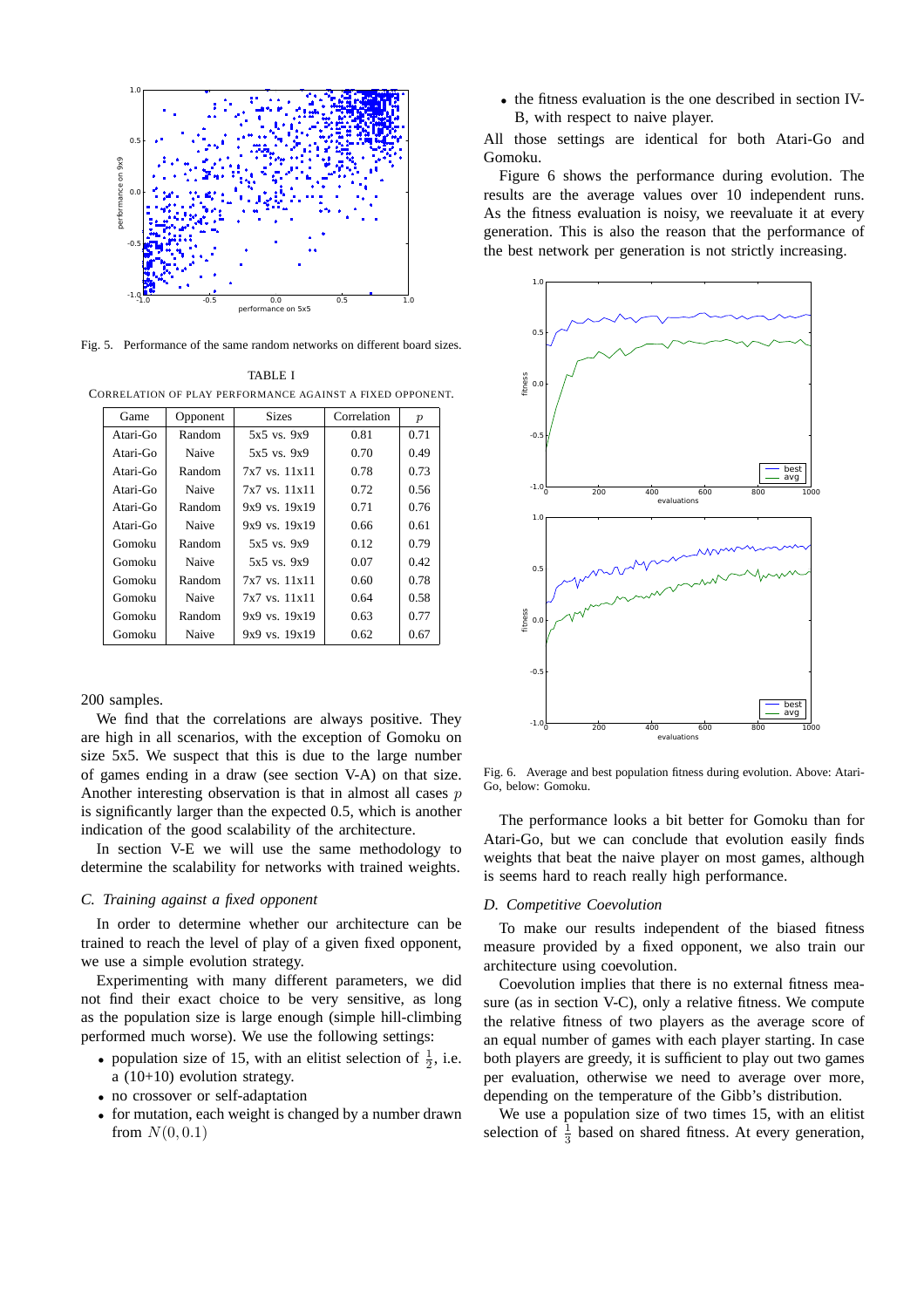TABLE II DOMINANCE NUMBERS FOR A NUMBER OF SCENARIOS (400 GENERATIONS, AVERAGED OVER 5 RUNS).

| Game     | Parameters  | Dominance number |
|----------|-------------|------------------|
| Atari-Go | Non-elitist | $14.8 + 3$       |
| Atari-Go | Elitist     | $27.6 + 14$      |
| Gomoku   | Non-elitist | $11.0 + 5$       |
| Gomoku   | Elitist     | $15.6 \pm 11$    |

every host is evaluated against 15 opponents, 5 of them parasites (according to shared sampling), and 10 players out of the hall of fame (which contains the player with the best relative fitness of each generation). Both populations exchange roles at each generation. We tried varying those settings, and did not find the exact parameters values to be very sensitive, as long as the population size is not too small and enough relative evaluations are done each generation. We also tried different temperatures for the move selection, but ended up falling back onto greedy play, as the results were not qualitatively different but much more expensive to compute due to the need for averaging.

There are a number of ways to track progress of coevolutionary runs. We will use three of them here: analyzing the absolute fitness of the evolved networks, CIAO plots ([19], see below) and dominance tournaments [20].

In a dominance tournament, we build a list of dominant individuals. The first one is the first generation champion. Then, while successively going through all other generation champions, we add it to the list if it can beat *all* previous dominant individuals. The length of that list then gives us the *dominance number*, and it is reasonable to consider that the higher that number is, the more progress has been made. Table II shows average dominance numbers for a number of different training scenarios.

Figure 7 shows a typical coevolution run. The performance plotted is the one measured against the naive player (which is inaccessible during evolution). It is interesting to note that this performance is not strictly increasing, and that even the champions of the dominance tournament do not always correspond to high absolute performance. As the high dominance numbers show progress nonetheless, this indicates that evolution based on relative fitness is coming up with different kinds of strategies than evolution based on absolute fitness.

To visualize the relative progress of the two populations during a coevolutionary run, we make CIAO plots, which show the performance of all generation champions of one population playing against all of those of the other. If coevolution is successful, we expect later generations to be better against earlier ones, thus to see brighter areas in the lower left and upper right. Figure 8 shows a typical CIAO plot which exhibits that property to a small degree. However, we can make two other, unpredicted, observations:

• the score values themselves are more extreme (i.e. the games are shorter) with players of earlier generations



Fig. 7. A typical coevolutionary run. Plotted is the performance of the generation champions of both populations against the naive player. The circles mark the dominant individuals (i.e. that beat all previous dominant ones).



Fig. 8. Typical CIAO plot (same run than figure 7). Bright points correspond to a high score, dark ones to a low one.

and more balanced in later generations (more grayish colors). This means that coevolution tends to lead to more careful players, which lose late if they do, but at the cost of not being able to win quickly against each other.

• carefully looking at individual lines in the plot, we find that often, if one player that is winning against one group of opponents and another player is losing to that group, then there is another group of opponents where those relations are exactly opposite. This seems to indicate a kind of rock-paper-scissors situation, which could be the reason why the absolute level of play does not progress as much as expected during coevolution.

Even with few weights, the MDRNN is capable of a wide *variety* of behaviors. When inspecting the generation champions of a coevolutionary run, we find a large diversity of those behaviors. Due to space constraints we can show only a few: figure 9 shows a few games, with the same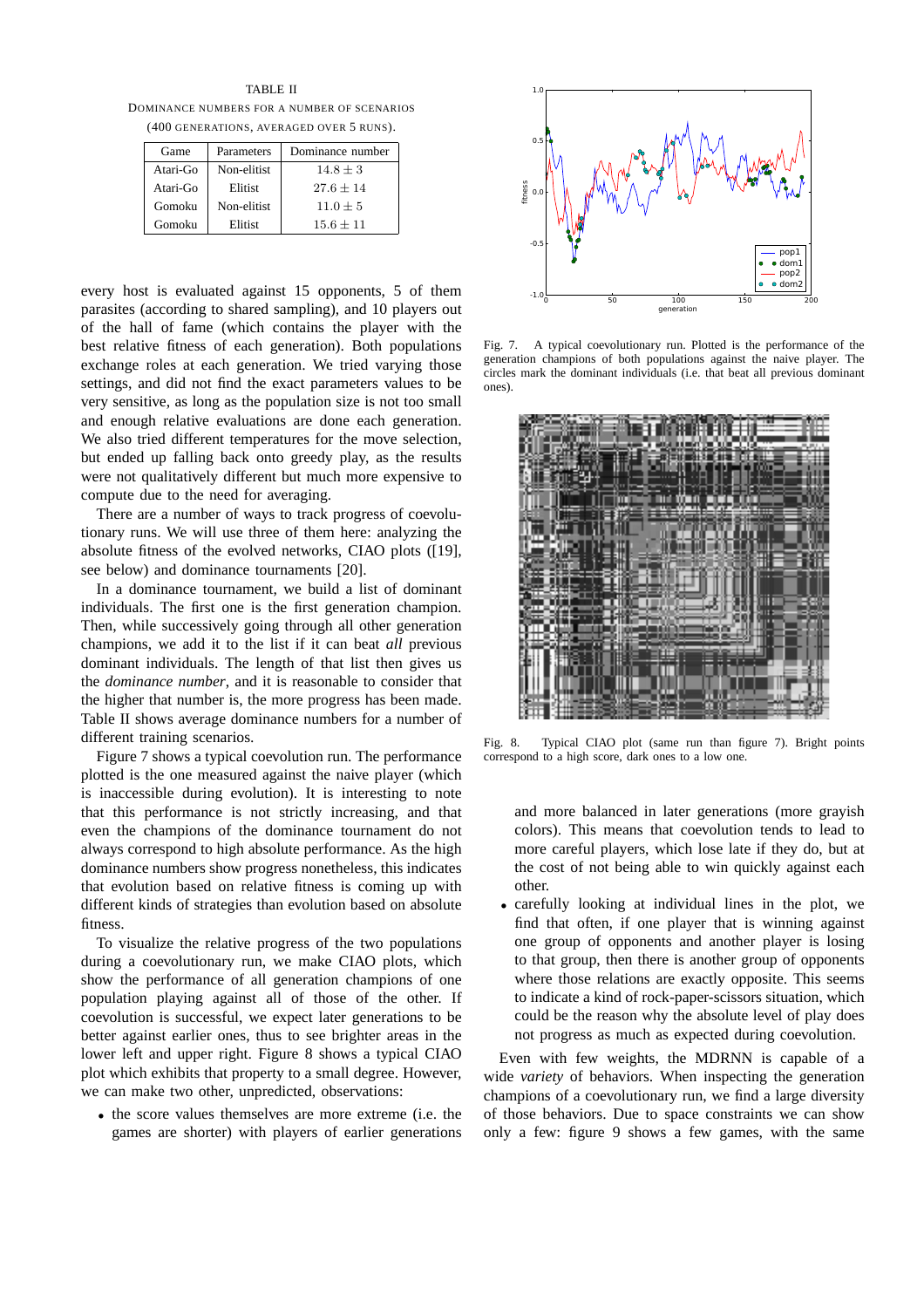TABLE III CORRELATION OF PERFORMANCE OF TRAINED NETWORKS.

| Game     | Method      | Train | Test | Correlation | $\boldsymbol{p}$ |
|----------|-------------|-------|------|-------------|------------------|
|          |             | size  | size |             |                  |
| Atari-Go | Coevolution | 5     | Q    | 0.45        | 0.92             |
| Atari-Go | Evolution   | 5     | 9    | 0.05        | 0.61             |
| Atari-Go | Evolution   | 7     | 11   | 0.07        | 0.98             |
| Gomoku   | Coevolution | 5     | 9    | $-0.11$     | 0.70             |
| Gomoku   | Evolution   | 5     | 9    | 0.22        | 0.73             |
| Gomoku   | Evolution   |       |      | 0.43        | 0.85             |

players (generation champions of a typical coevolutionary run) on board sizes 5x5 and 9x9. Naturally the behavioral patterns look different on a small board and on a large one, but they share common features.



Fig. 9. Illustrative games of some champions: here black is always the same network, but the white players in the two rows are different.

## *E. Scalability for trained networks*

The game-play on the 5x5 board is quite different from the one on 9x9, so there is a clear risk of evolution exploiting the training size and making the resulting networks not scale up anymore. Thus, as the final experiment, we attempt to determine the scalability of our architecture after training. For that, make use of the networks trained in sections V-C and V-D, and apply the same methodology than in section V-B.

Figure 10 shows how the performance (against the naive player) of networks trained on the 5x5 board scales to a board size of 9x9. Table III then gives the detailed results for all scenarios. The numbers are based on a minimum of 200 trained networks per scenario which are always generation champions (ignoring the champions of the first 50 generations).

Comparing the correlations and the proportions  $p$  to the values we found for untrained networks in section V-B,



Fig. 10. Performance of the same networks on different board sizes. All networks are generation champions of coevolutionary runs. Above: Atari-Go, below: Gomoku.

we find that generally the correlations are much lower, but  $p$  is much higher. This means that, for trained networks, the performance on a small board is less predictive of the performance on the large board, *but* it is almost always significantly higher on the large board.

#### VI. DISCUSSION AND FUTURE WORK

Revisiting the goals we set ourselves in the introduction, we can now draw some conclusions. By construction, our architecture is directly usable on different board sizes, even on different games. Apart from incorporating the board symmetries, it is free from domain-specific knowledge, just as the training methodology does not rely on any domainspecific heuristics: the naive player that is used for most purposes is only using the game rules.

The variety of empirical results provide a solid confirmation of our main hypothesis, that the architecture is scalable. We could show that training on a small board size transfers well onto larger ones. A very promising result is that the performance of the large majority of trained networks actually *increases* when they are tested on networks larger than the ones they were trained on.

A possible objection to the claim that our architecture is scalable is that part of the observed effect might be due to the weak opponent, which might scale very weakly. Further investigations, e.g. using a heuristic opponent, should be able to easily confirm or refute this interpretation.